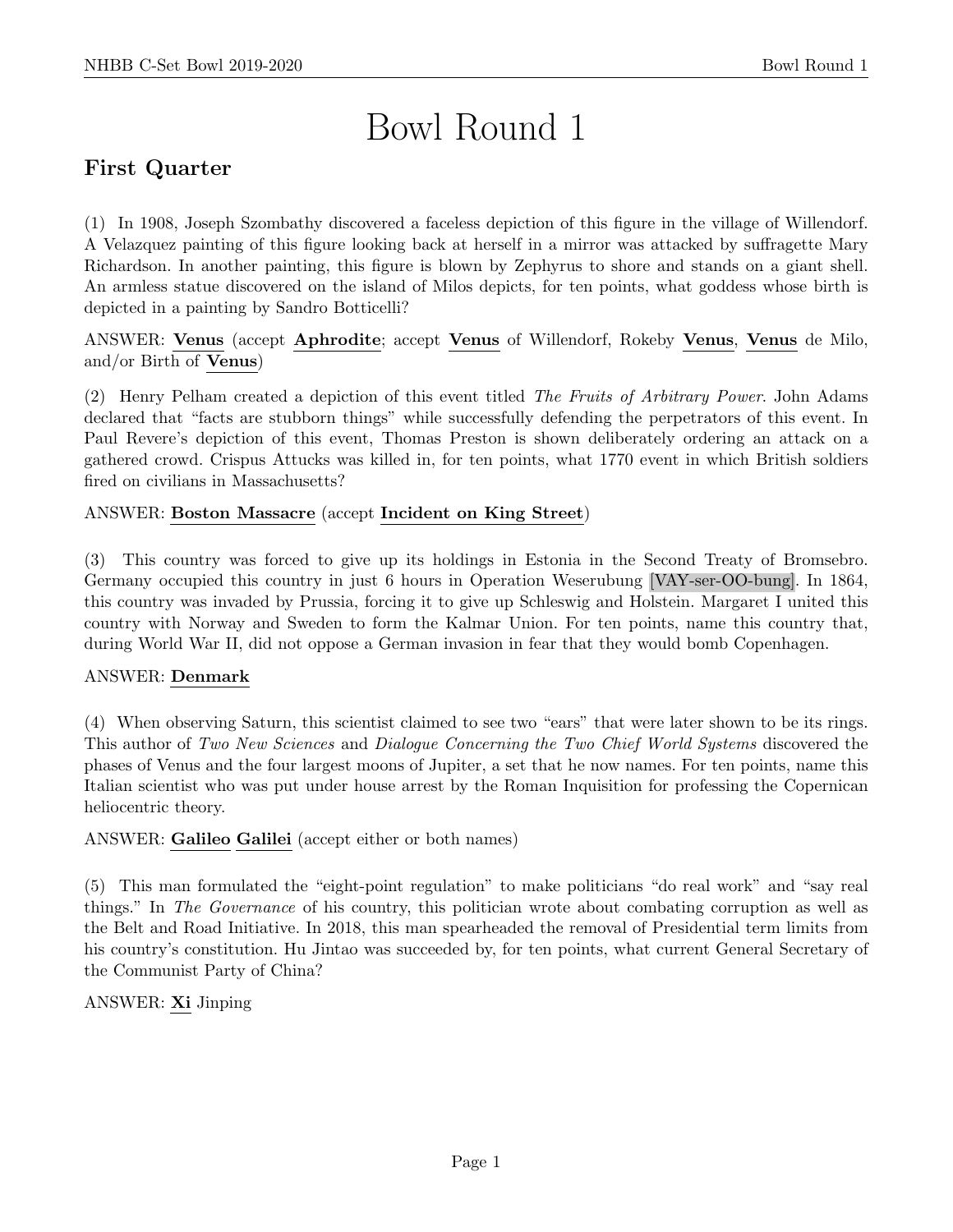(6) This ruler repudiated his marriage to Desiderata, the daughter of his rival Desiderius. A biography of this ruler by Einhard relates how he besieged and conquered Pavia, after which he took the title of King of the Lombards. Leo III urged this man to restore his authority from Roman conspirators, leading to his 800 AD coronation. For ten points, name this ruler of the Franks and Holy Roman Emperor.

# ANSWER: Charlemagne (accept Charles I or Charles the Great)

(7) This President's policies were opposed by the "Four Horseman" of the Supreme Court. Owen Robert's vote in West Coast Hotel v. Parrish to uphold one of this President's policies is referred to as the "switch" in time that saved nine." This President treated to "pack the court" if it didn't support programs like the CCC and WPA. For ten points, name this President who tried to force the Supreme Court to support the New Deal.

# ANSWER: Franklin Delano Roosevelt (accept FDR; prompt on Roosevelt)

(8) A May 2019 article detailed how overcrowding caused eleven people to die while performing this action, some of whom passed away at the South Col. Today, many people performing this action adjust to altitude sickness by spending several days at a base camp in Nepal. Sherpa guide Tenzing Norgay and the explorer Edmund Hillary were the first to perform, for ten points, what feat of mountaineering in the Himalayas?

ANSWER: climbing Mount Everest (accept equivalents, such as reaching the top of Mount Everest; prompt on partial answers such as mountain climbing)

(9) This man purged his rivals by using a North Korean-trained brigade that carried out the "rain that washes away the chaff." This man's downfall came when he removed Emmerson Mnangagwa from office, likely so he could name his wife Grace as Vice President. In 2000, land reforms by this African leader led to extreme hyperinflation. For ten points, name this head of the ZANU-PF who led Zimbabwe for 37 years.

# ANSWER: Robert Mugabe

(10) In the prelude to this battle, two soldiers found the other side's orders secretly wrapped around cigars. Ambrose Burnside was told to take a bridge in this battle "even if it cost 10,000 men." In the aftermath of this battle, George McClellan was removed from command after failing to pursue Confederate forces. For ten points, name this 1862 battle in Maryland, the bloodiest single-day battle in American history.

ANSWER: Battle of Antietam (accept Battle of Sharpsburg)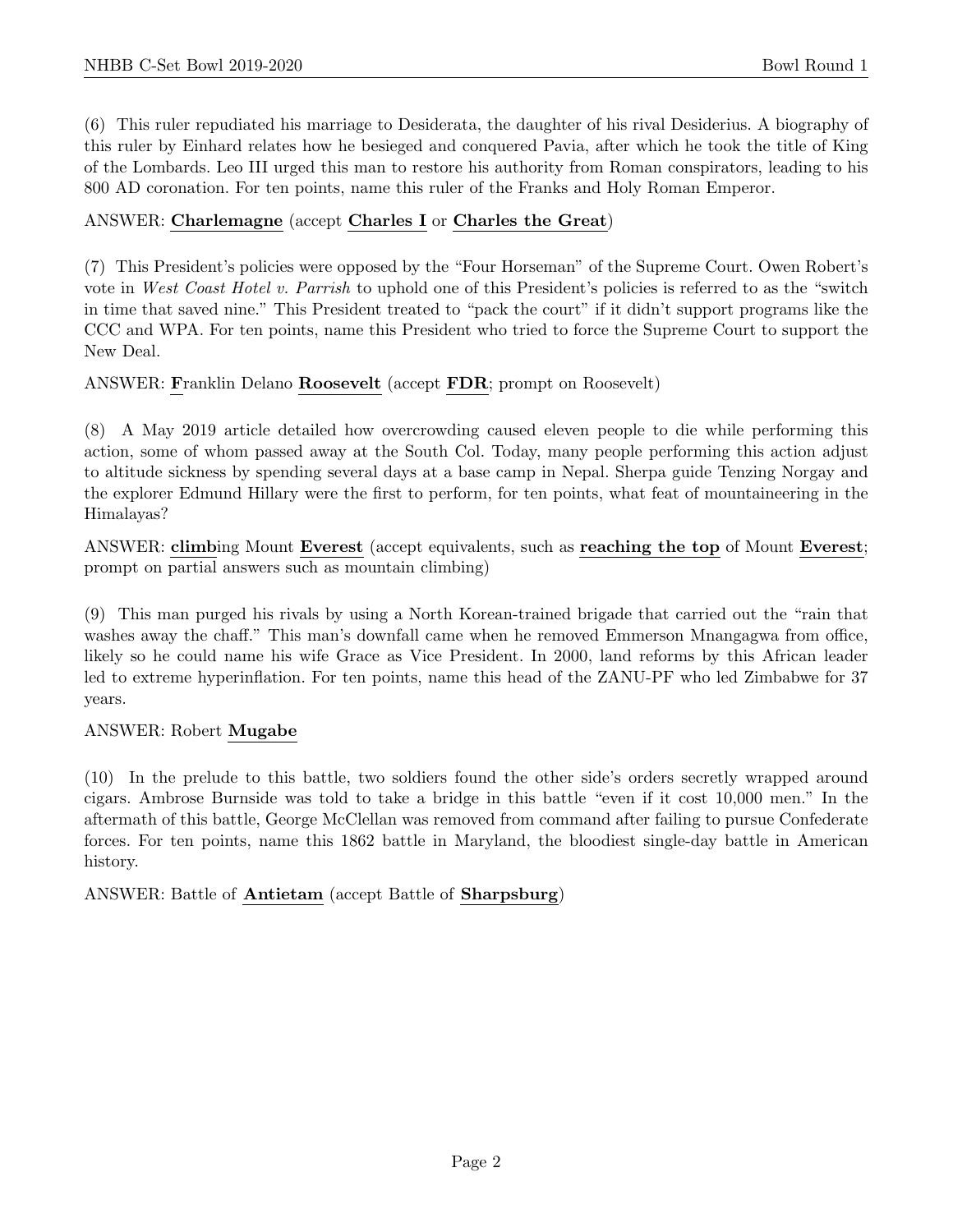# Second Quarter

(1) In 2009, Herman Van Rompuy was made the first permanent head of a council directing this organization. This organization was established by the Maastricht Treaty which absorbed groups led by the "Inner Six" and "Outer Seven." In 2009, this organization passed the Treaty of Lisbon, which introduced Article 50 to its central document. The United Kingdom has attempted to leave, for ten points, what pan-national organization that includes countries like France and Germany?

#### ANSWER: European Union (accept EU)

BONUS: The European Union grew out of a commercial community overseeing the production of coal and this alloy of carbon and iron.

#### ANSWER: steel

(2) One of these items in the British Crown Jewels is based on an example owned by Sir Tristan. A curtana is this type of weapon, as is a mythical one named Gram that was used by Sigurd to slay the dragon Fafnir. One of these weapons is taken by Sir Bedivere to the Lady of the Lake as a legendary king dies. For ten points, name these weapons, one of which was pulled from a stone by King Arthur.

ANSWER: swords (accept Curtana before mentioned; prompt on sufficiently generic answers like "blade," but not specifically wrong answers like "dagger")

BONUS: In some myths, King Arthur legendarily pulled this sword from the stone, but most myths, including Thomas Malory's Le Morte d'Arthur, claim he was given this sword by the Lady of the Lake.

#### ANSWER: Excalibur

(3) In this modern-day state, British forces fought the Battle of Bloody Marsh as part of the War of Jenkins" Ear. The laws of Tribal Sovereignty were established in a court case stemming from Samuel Worcester's [WOOST-er's] arrest in this state. George III chartered this colony to both provide a haven for debtors as well as to provide a buffer between the British colonies and Spanish-controlled Florida. For ten points, name this state founded by James Oglethorpe from Savannah.

#### ANSWER: Georgia

BONUS: The decision in *Worcester v. Georgia* was handed down by this longest-serving Chief Justice who had earlier established judicial review in *Marbury v. Madison*.

#### ANSWER: John Marshall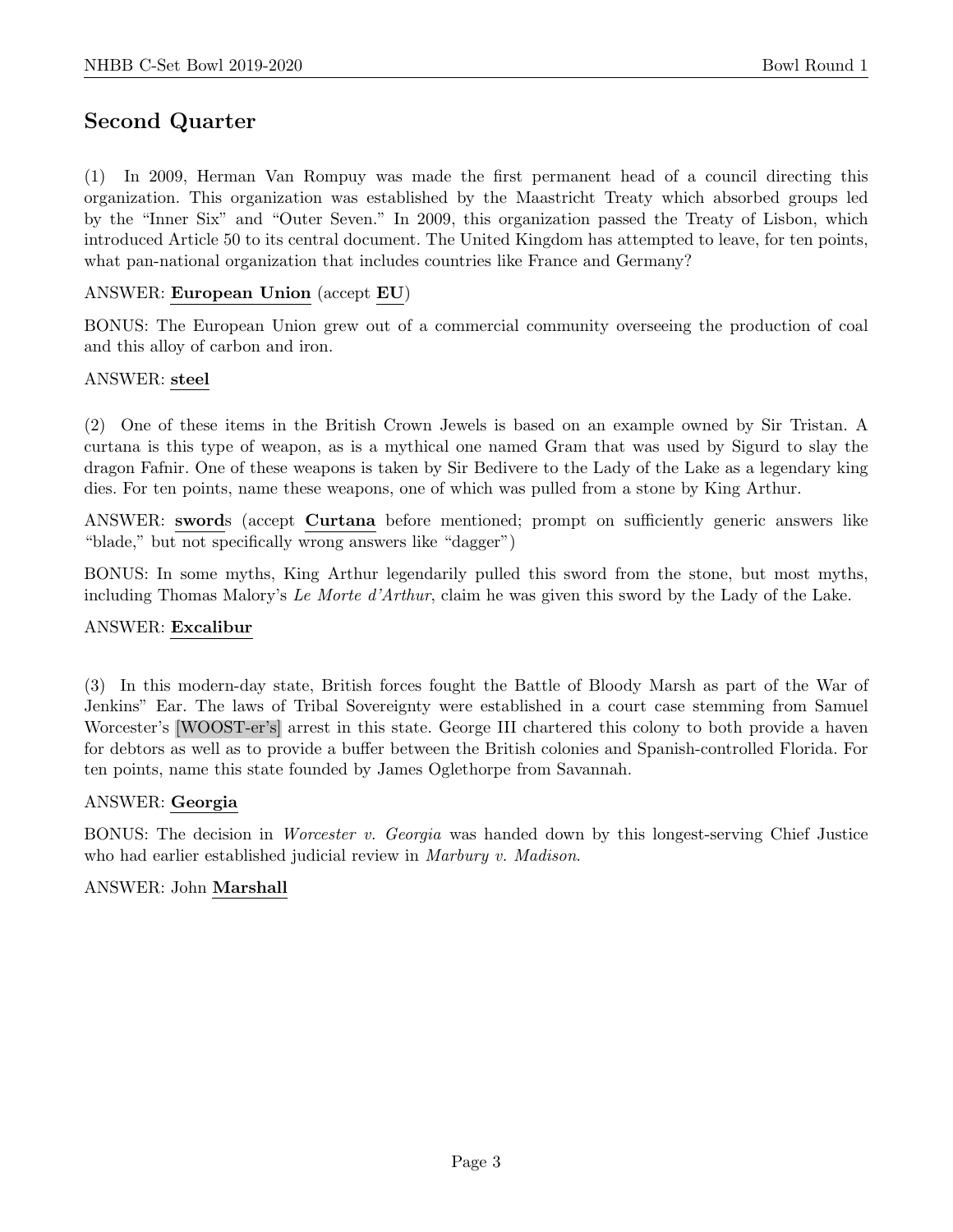(4) In 1815, Henry Salt hired Giovanni Belzoni to secure a giant statue of this man, the Younger Memnon, from his memorial temple. This ruler ordered the creation of a temple complex at Abu Simbel, partially to honor his wife Nefertari. With Mursili III, this man signed the Eternal Treaty which was meant to end his conflict with the Hittites. For ten points, name this Egyptian pharaoh who won the Battle of Kadesh in 1259 BC.

#### ANSWER: Ramses II (accept Ramses the Great; prompt on Ramses)

BONUS: The Battle of Kadesh may have been the largest clash of these vehicles in history.

#### ANSWER: chariots

(5) This novel was inspired by the author's summers with Truman Persons. The Scottsboro boys" unfair trials inspired a scene in this novel in which Calpurnia sits with her employer's children while Mayella Ewell falsely accuses a man of rape. Dill Harris visits this novel's protagonists, who obsess over the reclusive Boo Radley while their father defends Tom Robinson. For ten points, name this novel about lawyer Atticus Finch and his children, Jem and Scout, written by Harper Lee.

#### ANSWER: To Kill a Mockingbird

BONUS: In To Kill a Mockingbird, Tom Robinson is convicted by an all-white one of these groups. Powell v. Alabama overturned the Scottsboro Boys" rape convictions, partially on the grounds that these bodies had also included no African-Americans.

#### ANSWER: all-white jury

(6) During this war, Alvin York captured 132 soldiers leading a surprise attack on an enemy fortification. The "Lost Battalion" became encircled by enemy troops during this war's Meuse-Argonne offensive. A document detailing a proposed German-Mexican alliance, the Zimmerman Telegram, was intercepted during this war. John Pershing led American troops nicknamed "Doughboys" in, for ten points, what war that the United States joined in 1917?

#### ANSWER: World War I

BONUS: The United States was led through World War I by this President who proposed his Fourteen Points during negotiations for the Treaty of Versailles.

ANSWER: Woodrow Wilson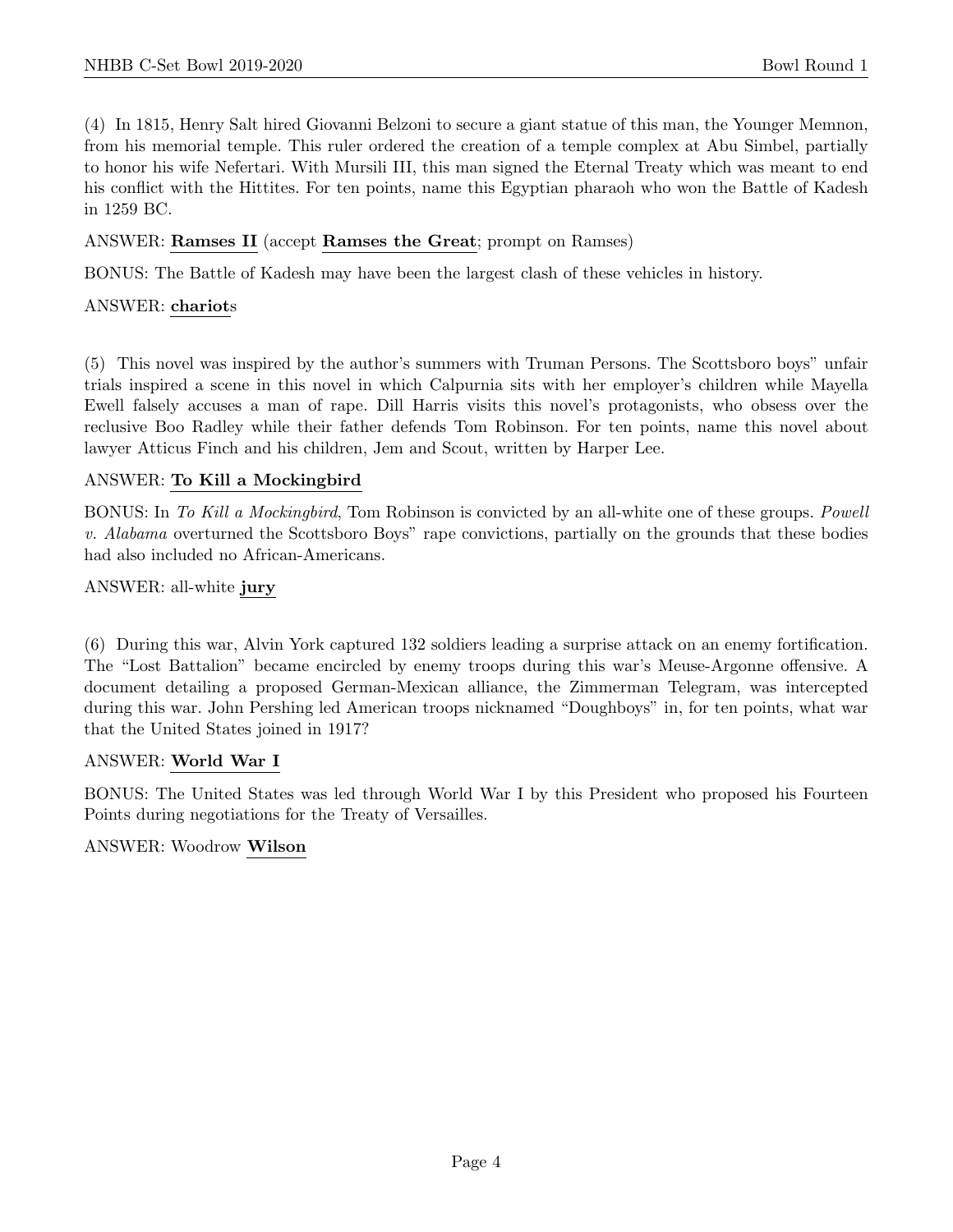(7) This man allied with France against the Ottoman Empire after his adviser, Cardinal Wolsey, signed the Treaty of London. Francis I met with this king at the Field of the Cloth of Gold. This man passed two Acts of Supremacy, making him the head of the newly formed Anglican Church, after the Pope refused to annul his marriage to Catherine of Aragon. For ten points, name this King of England, the father of Elizabeth I and husband to six wives.

ANSWER: Henry VIII (prompt on Henry)

BONUS: For his crimes against the Church, Henry suffered this fate on the orders of Clement VIII which cast him out of the Catholic community.

ANSWER: excommunication (accept word forms)

(8) This actor plays a man who serves under Colonel Bagley and is given a salary of \$500 a month by Omura to help Emperor Meiji destroy a class of swordsmen. In another film, this man plays a character who is tasked with carrying out an attack with a pencil detonator at the Wolf's Lair. This actor, who starred in The Last Samurai and played Colonel Stauffenberg in 2008's Valkyrie, has been criticized in Europe for advertising a cult. For ten points, name this prominent Scientologist and star of the Mission: Impossible series.

#### ANSWER: Tom Cruise

BONUS: In Valkyrie, Cruise plays Colonel Stauffenberg, who leads a plot to assassinate this man at the Wolf's Lair.

ANSWER: Adolf Hitler

# Third Quarter

The categories are . . .

- 1. Nuclear Weapons
- 2. Winston Churchill
- 3. Mahatma Gandhi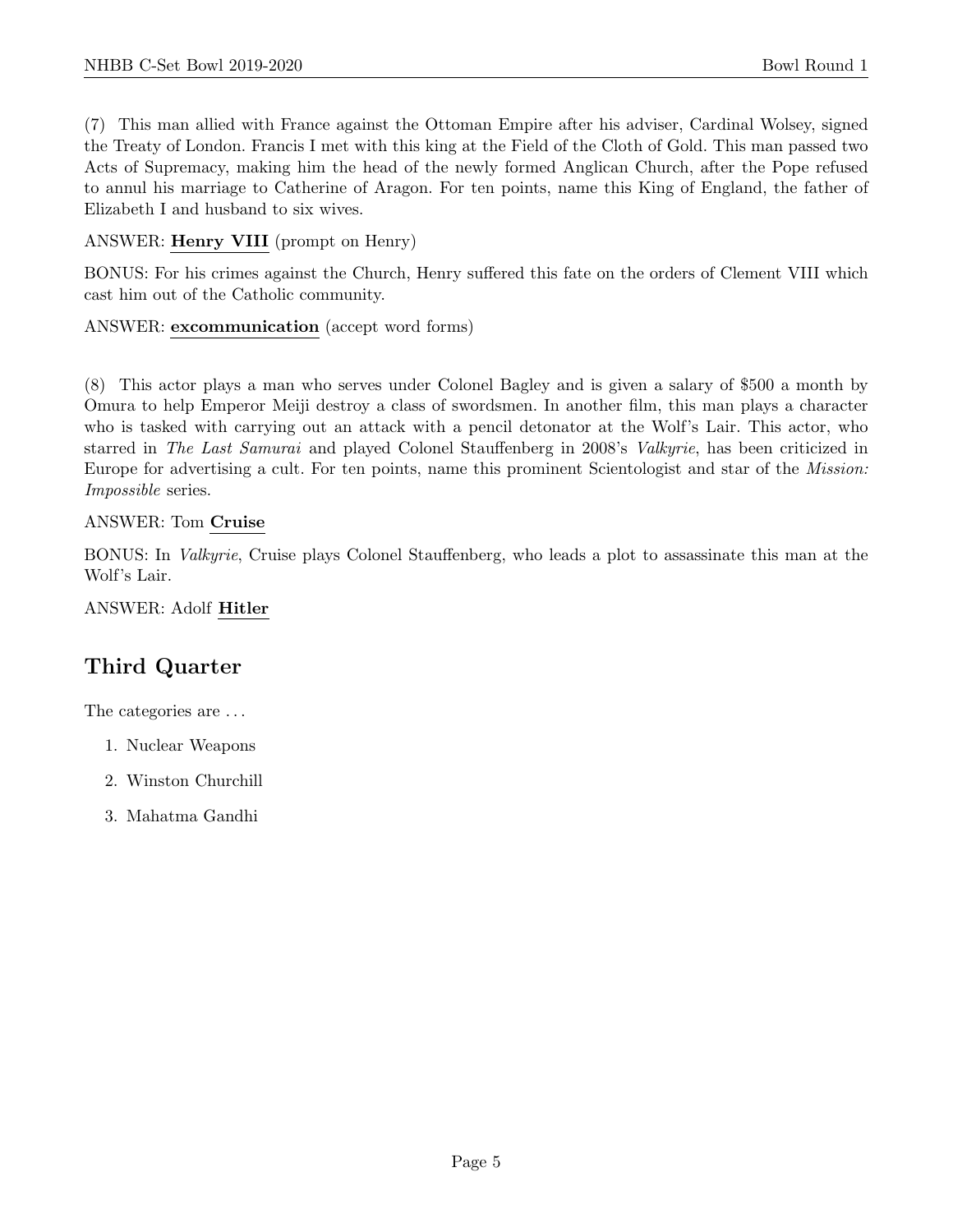Nuclear Weapons

Name the...

(1) Country whose cities of Hiroshima and Nagasaki were targeted by atomic bombs.

ANSWER: Japan (accept Nippon; accept Nihon)

(2) American President who authorized the first atomic bomb attacks.

# ANSWER: Harry Truman

(3) J. Robert Oppenheimer-led program that developed the atomic bomb.

# ANSWER: Manhattan Project

(4) Laboratory outside Santa Fe built for the development of nuclear weapons.

#### ANSWER: Los Alamos National Laboratory

(5) First nuclear explosion test, carried out in the New Mexico desert.

#### ANSWER: Trinity test

(6) Atoll where, in 1954, the United States tested Castle Bravo.

#### ANSWER: Bikini Atoll

(7) International relations theory that holds no country would use a nuclear bomb, out of fear of retaliation.

ANSWER: mutually assured destruction (accept MAD; do not accept deterrence)

(8) Scientist who worked with Stanislaw Ulam to develop the hydrogen bomb.

ANSWER: Edward Teller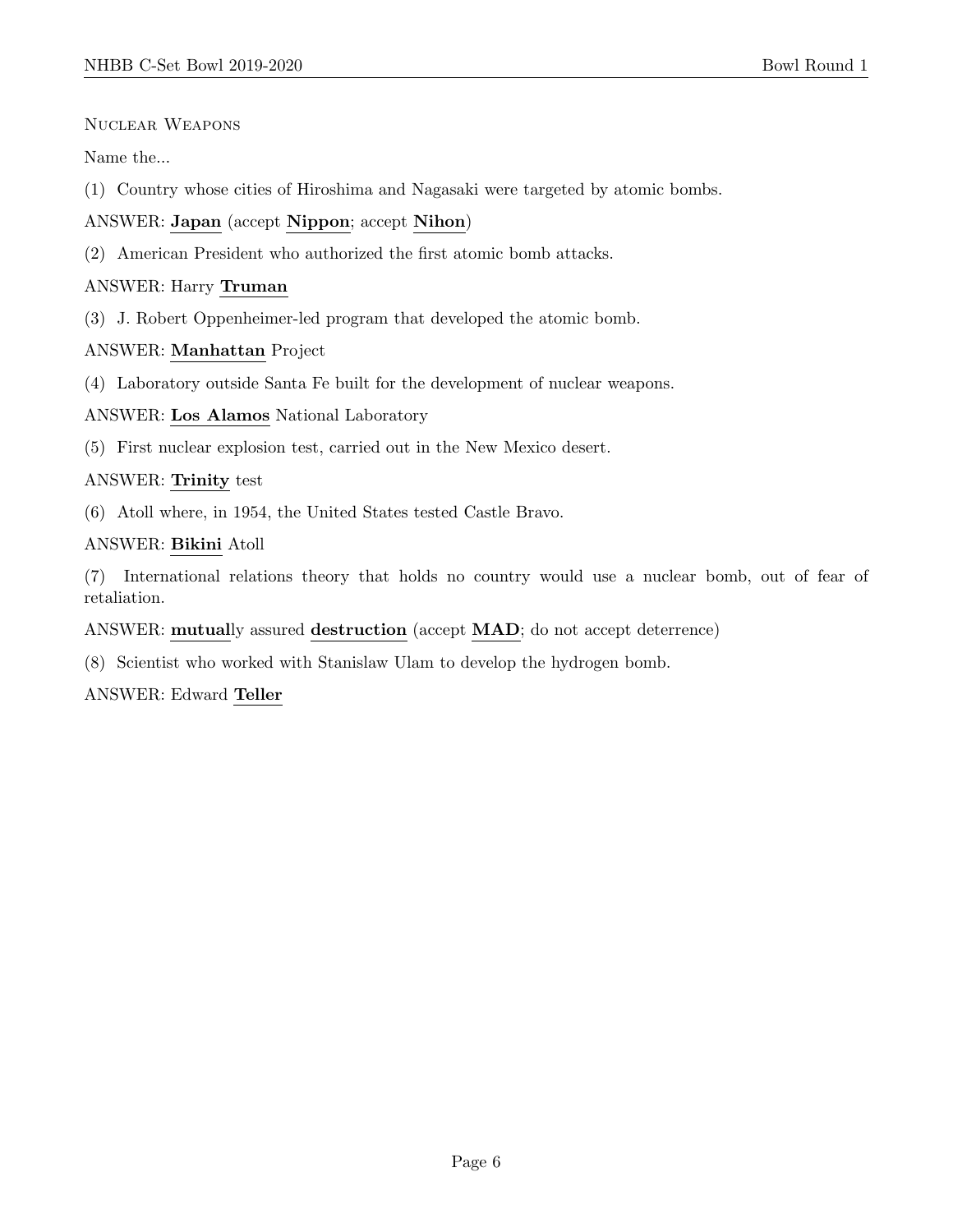# WINSTON CHURCHILL

# Name the...

(1) War in which he served as Prime Minister of the UK.

# ANSWER: World War II

(2) Country from which his troops evacuated from Dunkirk.

# ANSWER: France

(3) Term he used in 1946 to describe Soviet domination of Eastern Europe "from Stettin...to Trieste."

# ANSWER: Iron Curtain

(4) German city in Saxony whose brutal firebombing he authorized.

# ANSWER: Dresden

(5) Failed military campaign that led him to resign as Lord of the Admiralty in 1915.

ANSWER: Gallipoli Campaign (accept Dardanelles Campaign)

(6) King whose abdication crisis over Wallis Simpson nearly ended Churchill's political career.

# ANSWER: Edward VIII [8] (prompt on Edward)

(7) Politician who succeeded him as Prime Minister in 1945.

# ANSWER: Clement Attlee

(8) Prime Minister under which he served as Chancellor of the Exchequer in the late 1920s.

# ANSWER: Stanley Baldwin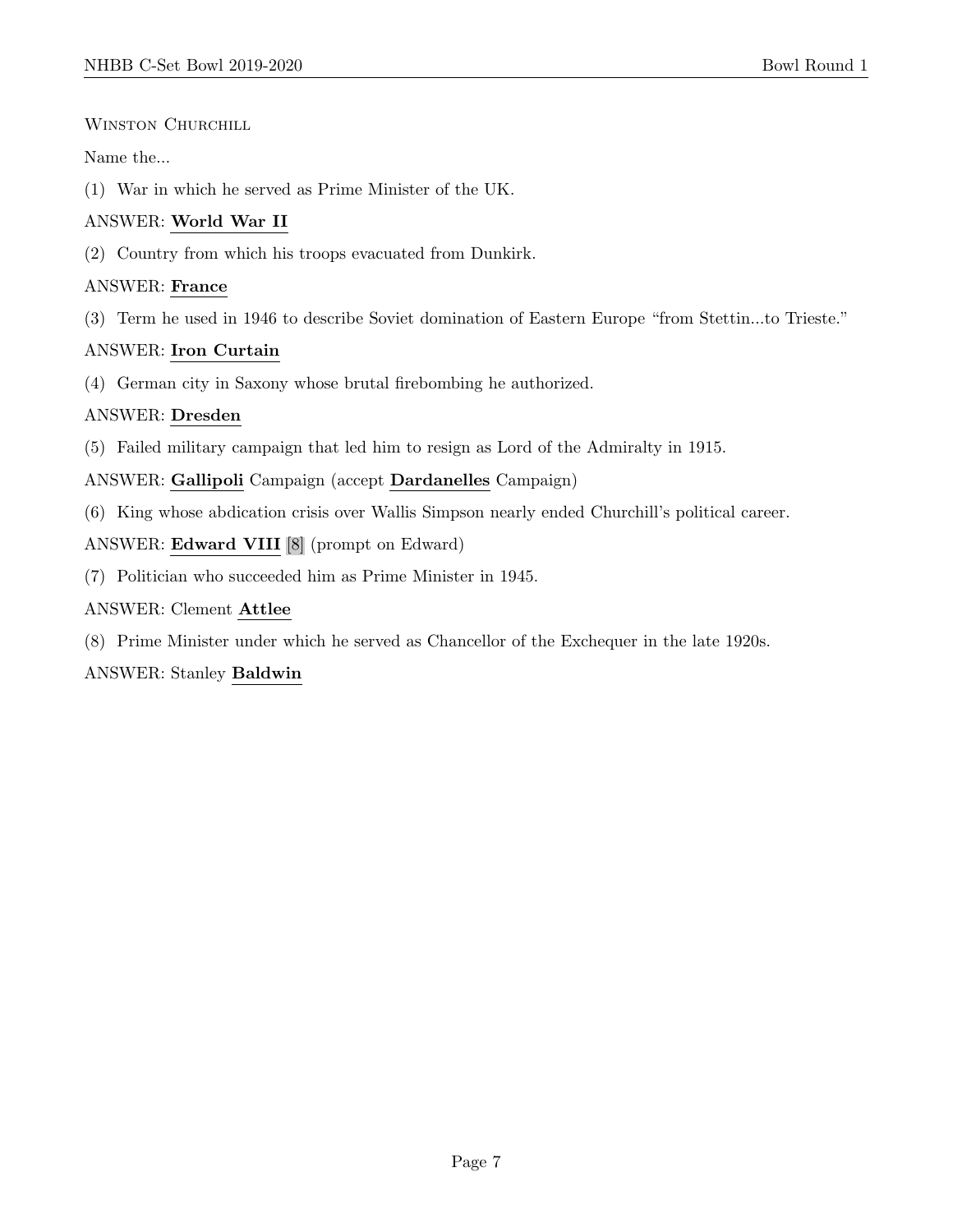# MAHATMA GANDHI

Name the...

(1) Country, his homeland, whose independence he fought the British for.

# ANSWER: India

(2) Mineral whose taxation he protested via a 24-day march to the sea.

# ANSWER: salt (march)

(3) Country where he established the Tolstoy Farm outside Johannesburg.

# ANSWER: South Africa

(4) Style of non-violent protest he promoted, from the Sanskrit for "forceful truth."

# ANSWER: satyagraha

(5) City where he was killed and his attacker put on trial at the Red Fort.

# ANSWER: New Delhi

(6) Man who assassinated him in 1948.

# ANSWER: Nathuram Godse

(7) Series of 1930s peace conferences in which he negotiated with Lord Irwin.

# ANSWER: Round Table Conference(s)

(8) Photographer who took a picture of him behind a spinning wheel in 1946.

ANSWER: Margaret Bourke-White (accept either underlined name)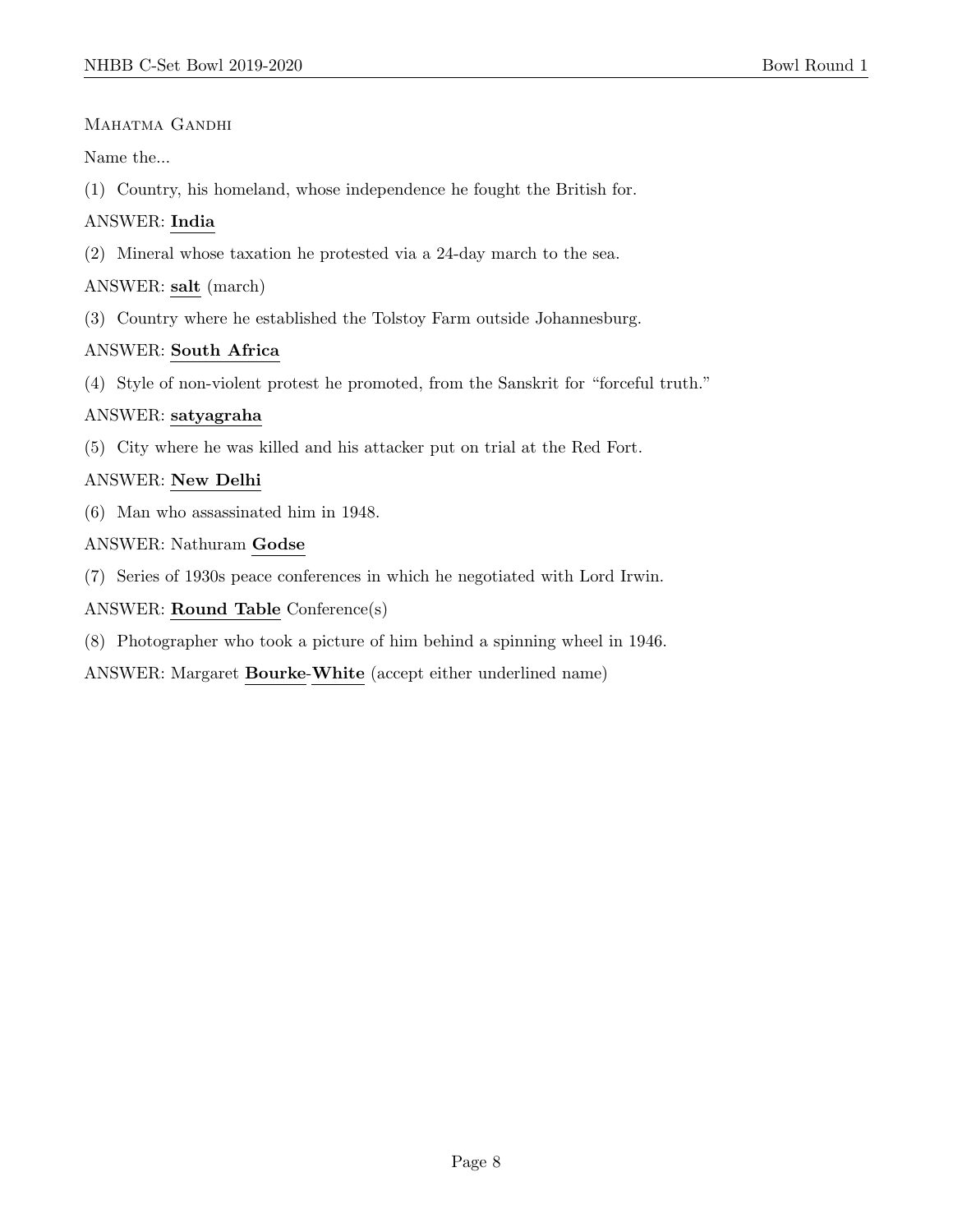# Fourth Quarter

(1) This thinker claimed that a government ruled by "crowned ruffians" would always result in "blood and ashes" in the book Agrarian Justice. This thinker responded to Edmund Burke's Reflections on the Revolution in France in the book  $(+)$  Rights of Man and claimed that it was absurd that an island could rule a (\*) continent in one of his pamphlets urging for American Independence. For ten points, name this author of The American Crisis and "Common Sense."

#### ANSWER: Thomas Paine

(2) This man's foreign minister was assassinated by a Buddhist preacher in the League of Blood Incident. In the Kyujo Incident, a group of generals attempted to force this man into house arrest before he could  $(+)$  address the nation. This man announced his acceptance of the Joint Declaration of Powers in the Jewel Voice Broadcast. After his nation (\*) surrendered aboard the USS *Missouri*, this man was forced to renounce his divinity. For ten points, name this Emperor of Japan during World War II.

#### ANSWER: Hirohito (accept Showa)

(3) A ruler with this name adopted the surname "Mikhailov" before meeting with William III and traveling through Western Europe, but his tall stature made it hard to go completely unnoticed during his "Grand  $(+)$  Embassy." The first ruler with this name imposed a tax on the (\*) beards of the Boyars as part of his efforts to modernize Russia. For ten points, name this "great" Russian tsar who established a large port city on the Baltic Sea.

ANSWER: Peter the Great (or Peter I)

(4) Charles Krauthammer defined a doctrine named for this politician in the wake of withdrawing from the ABM treaty. In a 1995 election, this politician defeated Ann Richards with the help of  $(+)$  Karl Rove. This man coined the term "axis of evil" to describe targets of the War on Terror. While reading  $(*)$  The Pet Goat to schoolchildren, this man was informed that a second plane had hit the Twin Towers. The 9/11 attacks took place under, for ten points, what 43rd President of the United States?

ANSWER: George W. Bush (accept Bush 43 before "43rd" is read; prompt on "Bush," "G Bush," or "George Bush"; do not accept George Bush Jr.)

(5) Alfred Einstein was the foremost 20th century biographer of this composer, whose 26th piano concerto was played at the coronation of Leopold II. This composer's works are collected in the  $(+)$  Köchel catalog, whose final numbered entry is his Requiem. As a child, this (\*) prodigy toured Europe with his sister Nannerl and father Leopold. For ten points, name this composer of the Jupiter symphony and operas like The Marriage of Figaro and The Magic Flute.

ANSWER: Wolfgang Amadeus Mozart